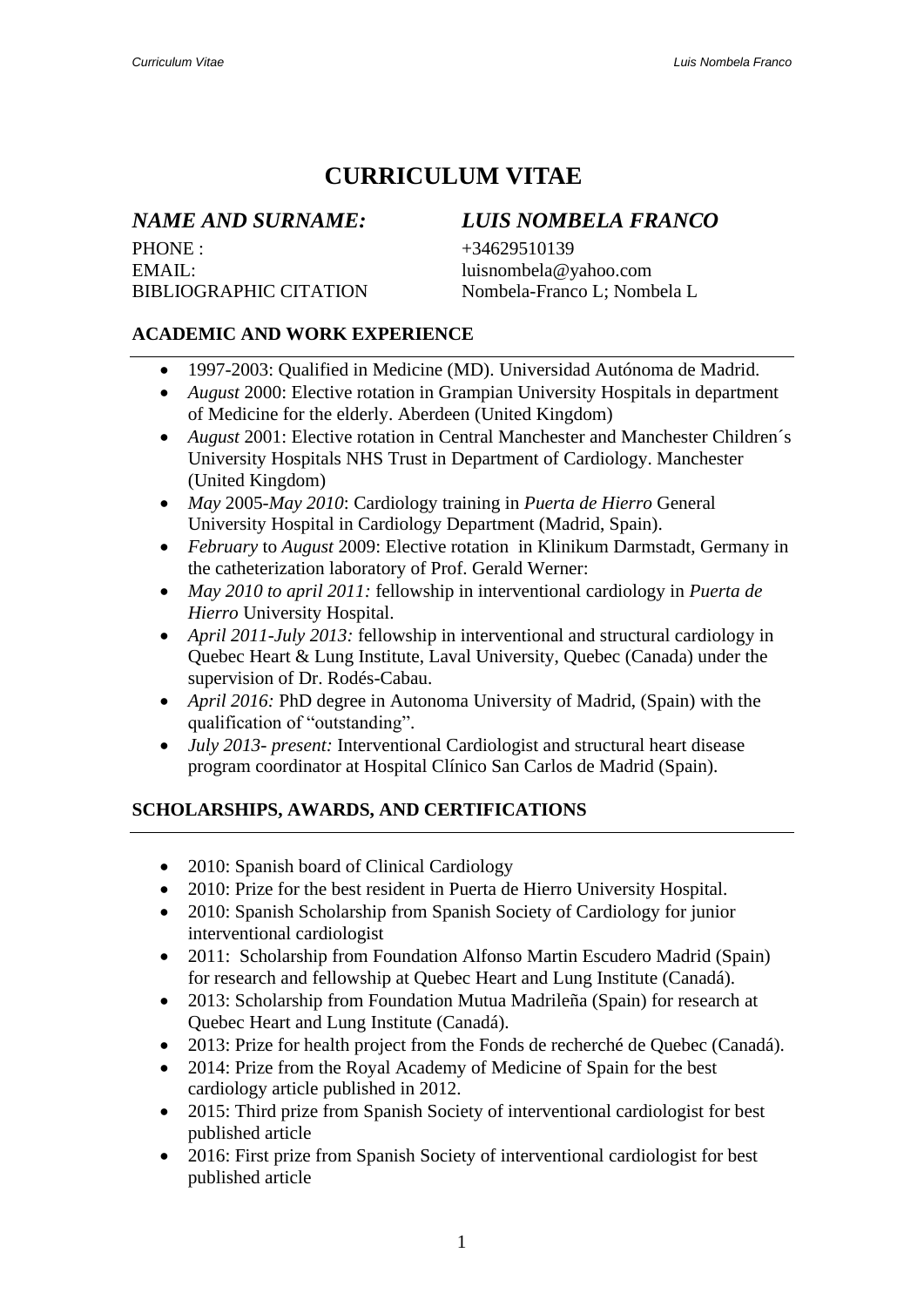- 2016: First prize from Real Academia de Doctores de España for the best thesis in health sciences.
- 2016: First prize from Hospital Clínico San Carlos for the best published article in 2015.
- 2018: Finalist for the Thomas J. Linnemeier Spirit of Interventional Cardiology Young Investigator Award.
- 2018: Scholarship from Instituto Carlos III (Beca FIS number: FIS.181297)

#### **MOST IMPORTANT PUBLICATIONS**

As a First Author:

- 1. [Cerebral embolic protection devices during transcatheter aortic valve implantation:](https://pubmed.ncbi.nlm.nih.gov/30505542/)  [clinical versus silent embolism.](https://pubmed.ncbi.nlm.nih.gov/30505542/) Nombela-Franco L, Armijo G, Tirado-Conte G.J Thorac Dis. 2018 Nov;10(Suppl 30):S3604-S3613. doi: 10.21037/jtd.2018.09.62.PMID: 30505542Free PMC article.Review.
- 2. [New Valves May Overcome Weaknesses of Transcatheter Aortic Valve](https://pubmed.ncbi.nlm.nih.gov/29268927/)  [Replacement.](https://pubmed.ncbi.nlm.nih.gov/29268927/) Nombela-Franco L.J Am Coll Cardiol. 2017 Dec 26;70(25):3137-3139. doi: 10.1016/j.jacc.2017.10.074.PMID: 29268927No abstract available.
- 3. Ischemic Cardiomyopathy and Chronic [Total Occlusions: Poor Prognosis, Worse in](https://pubmed.ncbi.nlm.nih.gov/27609253/)  [Combination.](https://pubmed.ncbi.nlm.nih.gov/27609253/) Nombela-Franco L, Ryan N.JACC Cardiovasc Interv. 2016 Sep 12;9(17):1798-800. doi: 10.1016/j.jcin.2016.07.011.PMID: 27609253No abstract available.
- 4. [Incidence, Predictors, and Prognostic](https://pubmed.ncbi.nlm.nih.gov/29880102/) Value of Acute Kidney Injury Among [Patients Undergoing Left](https://pubmed.ncbi.nlm.nih.gov/29880102/) Atrial Appendage Closure. Nombela-Franco L, Rodés-Cabau J, Cruz-Gonzalez I, Freixa X, Asmarats L, Gutiérrez H, Sahay S, Rodriguez-Gabella T, Moreno-Samos JC, Tirado-Conte G, Goncalves-Ramirez LR, Rama-Merchan JC, Amat-Santos IJ, O'Hara G, Martín-Yuste V, Bethencourt A, Jimenez-Quevedo P, Macaya C.JACC Cardiovasc Interv. 2018 Jun 11;11(11):1074-1083. doi: 10.1016/j.jcin.2018.03.022.PMID: 29880102Clinical Trial.
- 5. [Role of balloon postdilation following trancatheter aortic valve implantation.](https://pubmed.ncbi.nlm.nih.gov/24096245/) Nombela-Franco L, Barbosa Ribeiro H, Allende R, Urena M, Doyle D, Dumont E, Delarochellière R, Rodés-Cabau J.Minerva Cardioangiol. 2013 Oct;61(5):499- 512.PMID: 24096245Review.
- 6. [Advances in percutaneous treatment of mitral regurgitation.](https://pubmed.ncbi.nlm.nih.gov/24776207/) Nombela-Franco L, Urena M, Ribeiro HB, Rodés-Cabau J.Rev Esp Cardiol (Engl Ed). 2013 Jul;66(7):566-82. doi: 10.1016/j.rec.2013.02.014. Epub 2013 Jun 5.PMID: 24776207Review.
- 7. [Clinical impact and evolution of mitral regurgitation following transcatheter aortic](https://pubmed.ncbi.nlm.nih.gov/26060121/)  [valve replacement: a meta-analysis.](https://pubmed.ncbi.nlm.nih.gov/26060121/) Nombela-Franco L, Eltchaninoff H, Zahn R, Testa L, Leon MB, Trillo-Nouche R, D'Onofrio A, Smith CR, Webb J, Bleiziffer S, De Chiara B, Gilard M, Tamburino C, Bedogni F, Barbanti M, Salizzoni S, García del Blanco B, Sabaté M, Moreo A,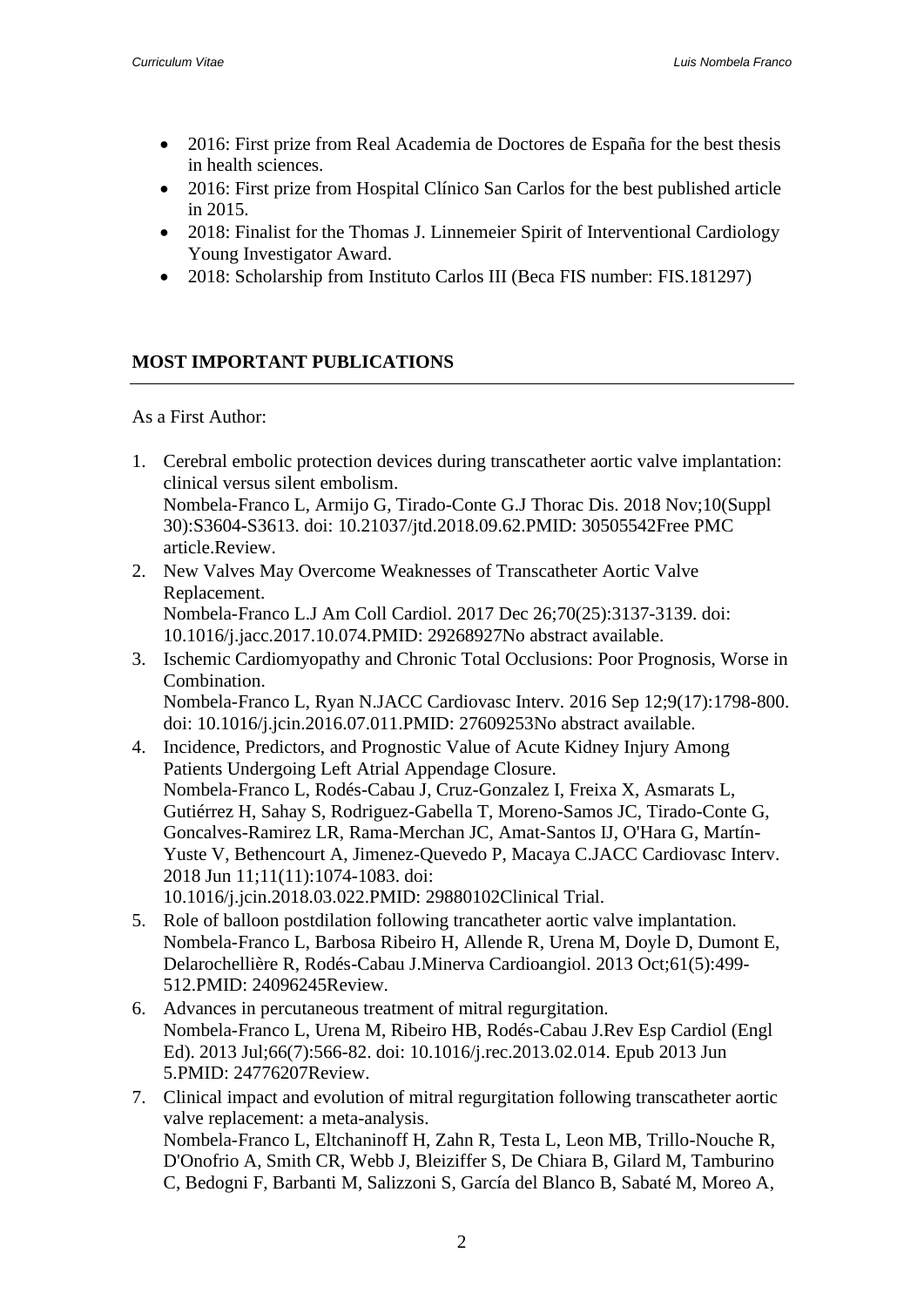Fernández C, Ribeiro HB, Amat-Santos I, Urena M, Allende R, García E, Macaya C, Dumont E, Pibarot P, Rodés-Cabau J.Heart. 2015 Sep;101(17):1395-405. doi: 10.1136/heartjnl-2014-307120. Epub 2015 Jun 9.PMID: 26060121Review.

8. [Significant mitral regurgitation left untreated at the time of aortic valve](https://pubmed.ncbi.nlm.nih.gov/24681140/)  [replacement: a comprehensive review of a frequent entity in the transcatheter aortic](https://pubmed.ncbi.nlm.nih.gov/24681140/)  [valve replacement era.](https://pubmed.ncbi.nlm.nih.gov/24681140/) Nombela-Franco L, Ribeiro HB, Urena M, Allende R, Amat-Santos I, DeLarochellière R, Dumont E, Doyle D, DeLarochellière H, Laflamme J,

Laflamme L, García E, Macaya C, Jiménez-Quevedo P, Côté M, Bergeron S, Beaudoin J, Pibarot P, Rodés-Cabau J.J Am Coll Cardiol. 2014 Jun 24;63(24):2643-58. doi: 10.1016/j.jacc.2014.02.573. Epub 2014 Mar 26.PMID: 24681140Review.

9. [Impact of Chronic Total Coronary Occlusion on Recurrence of Ventricular](https://pubmed.ncbi.nlm.nih.gov/28473110/)  [Arrhythmias in Ischemic Secondary Prevention Implantable Cardioverter-](https://pubmed.ncbi.nlm.nih.gov/28473110/)[Defibrillator Recipients \(VACTO Secondary Study\): Insights From Coronary](https://pubmed.ncbi.nlm.nih.gov/28473110/)  [Angiogram and Electrogram Analysis.](https://pubmed.ncbi.nlm.nih.gov/28473110/)

Nombela-Franco L, Iannaccone M, Anguera I, Amat-Santos IJ, Sanchez-Garcia M, Bautista D, Calvelo MN, Di Marco A, Moretti C, Pozzi R, Scaglione M, Cañadas V, Sandin-Fuentes M, Arenal A, Bagur R, Perez-Castellano N, Fernandez-Perez C, Gaita F, Macaya C, Escaned J, Fernández-Lozano I.JACC Cardiovasc Interv. 2017 May 8;10(9):879-888. doi: 10.1016/j.jcin.2017.02.008.PMID: 28473110Clinical Trial.

10. [\[PubMed: \]](https://pubmed.ncbi.nlm.nih.gov/23040484/)

Nombela-Franco L.Rev Esp Cardiol. 2009 Mar;62(3):332. doi: 10.1016/S0300- 8932(09)70383-5. Epub 2009 Mar 19.PMID: 23040484English, Spanish.No abstract available.

- 11. [\[Torsades de pointes associated with rupatadine\].](https://pubmed.ncbi.nlm.nih.gov/18361911/) Nombela-Franco L, Ruiz-Antoran B, Toquero-Ramos J, Silva-Melchor L.Rev Esp Cardiol. 2008 Mar;61(3):328-9.PMID: 18361911Spanish.No abstract available.
- 12. [Incidence, Causes, and Predictors of Early](https://pubmed.ncbi.nlm.nih.gov/26476610/) (≤30 Days) and Late Unplanned Hospital [Readmissions After Transcatheter](https://pubmed.ncbi.nlm.nih.gov/26476610/) Aortic Valve Replacement. Nombela-Franco L, del Trigo M, Morrison-Polo G, Veiga G, Jimenez-Quevedo P, Abdul-Jawad Altisent O, Campelo-Parada F, Biagioni C, Puri R, DeLarochellière R, Dumont E, Doyle D, Paradis JM, Quirós A, Almeria C, Gonzalo N, Nuñez-Gil I, Salinas P, Mohammadi S, Escaned J, Fernández-Ortiz A, Macaya C, Rodés-Cabau J.JACC Cardiovasc Interv. 2015 Nov;8(13):1748-57. doi: 10.1016/j.jcin.2015.07.022.PMID: 26476610Clinical Trial.
- 13. [Incidence, predictive factors and haemodynamic consequences of acute stent recoil](https://pubmed.ncbi.nlm.nih.gov/24064535/)  [following transcatheter aortic valve implantation with a balloon-expandable valve.](https://pubmed.ncbi.nlm.nih.gov/24064535/) Nombela-Franco L, Ribeiro HB, Urena M, Pasian S, Allende R, Doyle D, Delarochellière R, Delarochellière H, Laflamme L, Laflamme J, Jerez-Valero M, Côté M, Pibarot P, Larose E, Dumont E, Rodés-Cabau J.EuroIntervention. 2014;9(12):1398-406. doi: 10.4244/EIJV9I12A237.PMID: 24064535
- 14. [Predictive factors, efficacy, and safety of balloon post-dilation after transcatheter](https://pubmed.ncbi.nlm.nih.gov/22625188/)  [aortic valve implantation with a balloon-expandable valve.](https://pubmed.ncbi.nlm.nih.gov/22625188/) Nombela-Franco L, Rodés-Cabau J, DeLarochellière R, Larose E, Doyle D, Villeneuve J, Bergeron S, Bernier M, Amat-Santos IJ, Mok M, Urena M, Rheault M, Dumesnil J, Côté M, Pibarot P, Dumont E.JACC Cardiovasc Interv. 2012 May;5(5):499-512. doi: 10.1016/j.jcin.2012.02.010.PMID: 22625188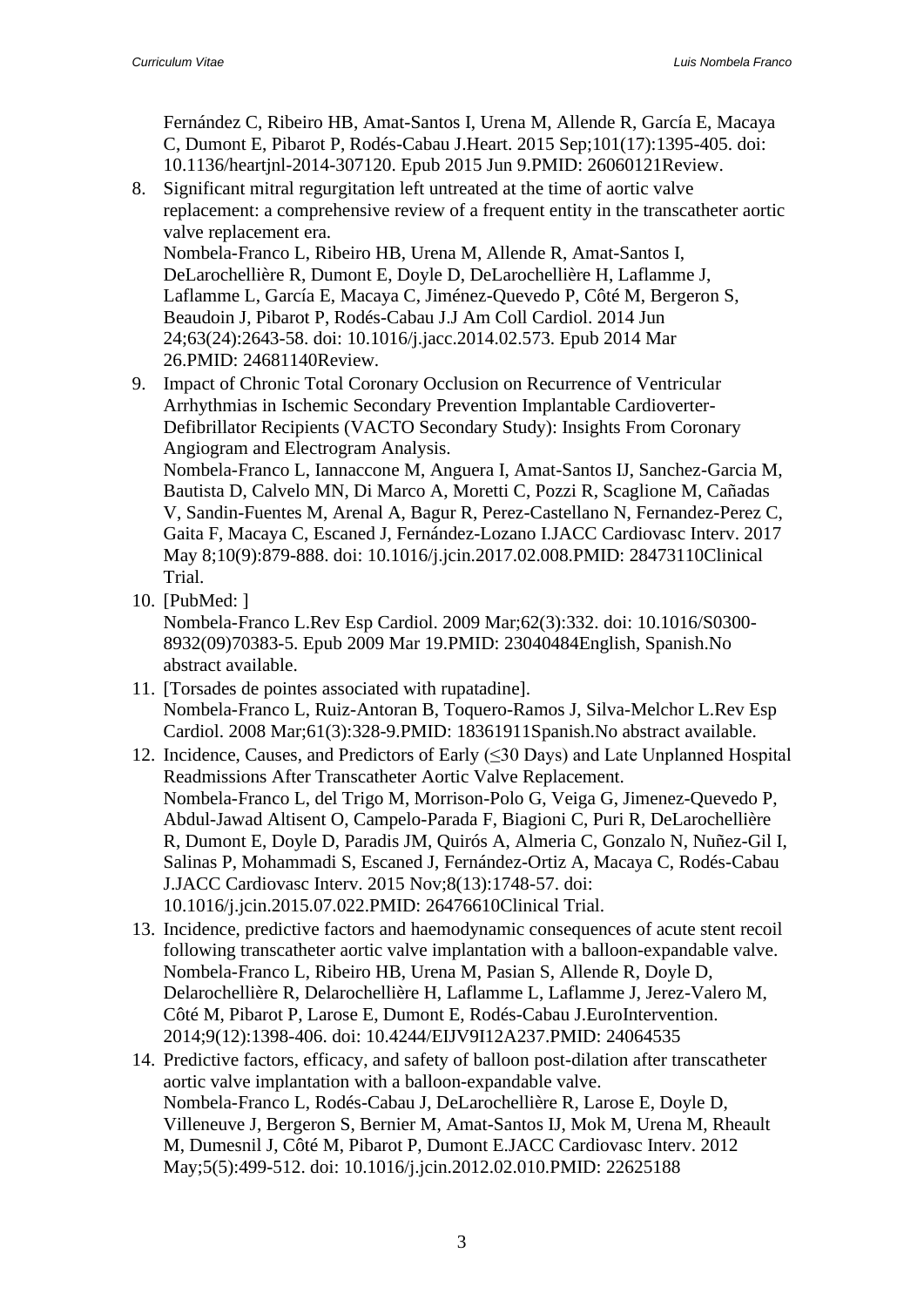- 15. [Validation of the J-chronic total occlusion score for chronic total occlusion](https://pubmed.ncbi.nlm.nih.gov/24254710/)  [percutaneous coronary intervention in an independent contemporary cohort.](https://pubmed.ncbi.nlm.nih.gov/24254710/) Nombela-Franco L, Urena M, Jerez-Valero M, Nguyen CM, Ribeiro HB, Bataille Y, Rodés-Cabau J, Rinfret S.Circ Cardiovasc Interv. 2013 Dec;6(6):635-43. doi: 10.1161/CIRCINTERVENTIONS.113.000447. Epub 2013 Nov 19.PMID: 24254710
- 16. [Comparison of hemodynamic performance of self-expandable CoreValve versus](https://pubmed.ncbi.nlm.nih.gov/23351465/)  [balloon-expandable Edwards SAPIEN aortic valves inserted by catheter for aortic](https://pubmed.ncbi.nlm.nih.gov/23351465/)  [stenosis.](https://pubmed.ncbi.nlm.nih.gov/23351465/)

Nombela-Franco L, Ruel M, Radhakrishnan S, Webb JG, Hansen M, Labinaz M, Thompson C, Fremes S, Dumont E, DeLarochellière R, Doyle D, Urena M, Mok M, Ribeiro HB, Roifman I, Watkins S, Dumesnil JG, Pibarot P, Rodés-Cabau J.Am J Cardiol. 2013 Apr 1;111(7):1026-33. doi: 10.1016/j.amjcard.2012.11.063. Epub 2013 Jan 22.PMID: 23351465

17. [Ventricular arrhythmias among implantable cardioverter-defibrillator recipients for](https://pubmed.ncbi.nlm.nih.gov/22205684/)  [primary prevention: impact of chronic total coronary occlusion \(VACTO Primary](https://pubmed.ncbi.nlm.nih.gov/22205684/)  [Study\).](https://pubmed.ncbi.nlm.nih.gov/22205684/)

Nombela-Franco L, Mitroi CD, Fernández-Lozano I, García-Touchard A, Toquero J, Castro-Urda V, Fernández-Diaz JA, Perez-Pereira E, Beltrán-Correas P, Segovia J, Werner GS, Javier G, Luis AP.Circ Arrhythm Electrophysiol. 2012 Feb;5(1):147- 54. doi: 10.1161/CIRCEP.111.968008. Epub 2011 Dec 28.PMID: 22205684

- 18. [Timing, predictive factors, and prognostic value of cerebrovascular events in a large](https://pubmed.ncbi.nlm.nih.gov/23149669/)  [cohort of patients undergoing transcatheter aortic valve implantation.](https://pubmed.ncbi.nlm.nih.gov/23149669/) Nombela-Franco L, Webb JG, de Jaegere PP, Toggweiler S, Nuis RJ, Dager AE, Amat-Santos IJ, Cheung A, Ye J, Binder RK, van der Boon RM, Van Mieghem N, Benitez LM, Pérez S, Lopez J, San Roman JA, Doyle D, Delarochellière R, Urena M, Leipsic J, Dumont E, Rodés-Cabau J.Circulation. 2012 Dec 18;126(25):3041- 53. doi: 10.1161/CIRCULATIONAHA.112.110981. Epub 2012 Nov 13.PMID: 23149669
- 19. [Peri-aortic hematoma complicated with aortic regurgitation following transcatheter](https://pubmed.ncbi.nlm.nih.gov/22954567/)  [aortic valve implantation: description of a novel mechanism of paravalvular leak.](https://pubmed.ncbi.nlm.nih.gov/22954567/) Nombela-Franco L, Goicolea J, Oteo JF.J Invasive Cardiol. 2012 Sep;24(9):463- 4.PMID: 22954567
- 20. [Retrograde recanalization of a chronic ostial occlusion of the left anterior](https://pubmed.ncbi.nlm.nih.gov/20048406/)  [descending artery: how to manage extreme takeoff angles.](https://pubmed.ncbi.nlm.nih.gov/20048406/) Nombela-Franco L, Werner GS.J Invasive Cardiol. 2010 Jan;22(1):E7- 12.PMID: 20048406

As a Senior or corresponding Author:

- 1. [Head to head transcatheter heart valve comparisons: when theory becomes reality.](https://pubmed.ncbi.nlm.nih.gov/30214876/) Tirado-Conte G, Armijo G, Nombela-Franco L.Cardiovasc Diagn Ther. 2018 Aug;8(4):552-555. doi: 10.21037/cdt.2018.07.08.PMID: 30214876Free PMC article.No abstract available.
- 2. [State of Transcatheter Aortic Valve Implantation in Spain Versus Europe and Non-](https://pubmed.ncbi.nlm.nih.gov/30068785/)[European Countries.](https://pubmed.ncbi.nlm.nih.gov/30068785/) Biagioni C, Tirado-Conte G, Rodés-Cabau J, Ryan N, Cerrato E, Nazif TM, Eltchaninoff H, Sondergaard L, Ribeiro HB, Barbanti M, Nietlispach F, De Jaegere P, Agostoni P, Trillo R, Jiménez-Quevedo P, D'Ascenzo F, Wendler O, Maluenda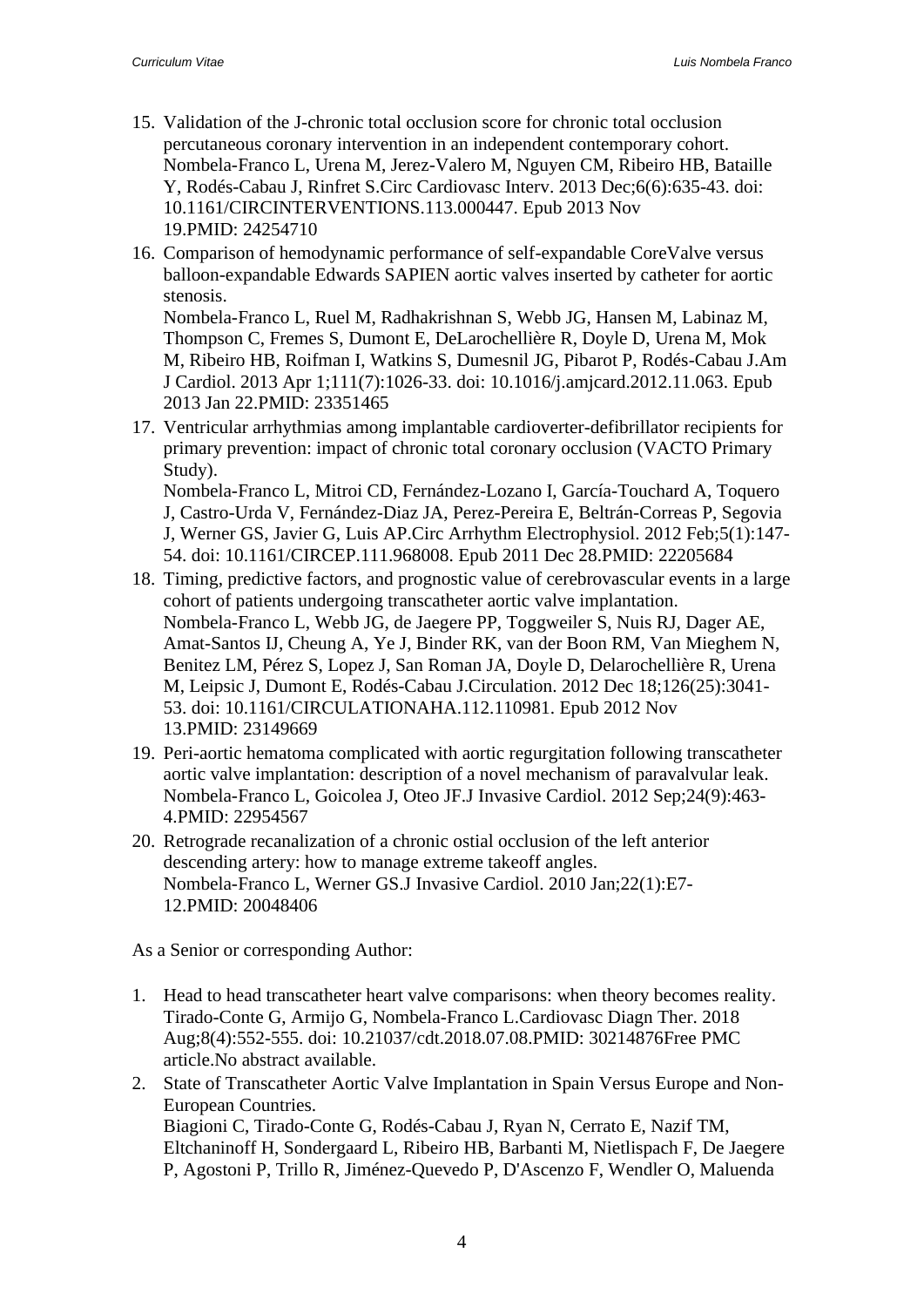G, Chen M, Tamburino C, Macaya C, Leon MB, Nombela-Franco L.J Invasive Cardiol. 2018 Aug;30(8):301-309.PMID: 30068785Clinical Trial.

- 3. [Comparison of the Hemodynamic Performance of the Balloon-expandable SAPIEN](https://pubmed.ncbi.nlm.nih.gov/29191782/)  [3 Versus Self-expandable Evolut R Transcatheter Valve: A Case-matched Study.](https://pubmed.ncbi.nlm.nih.gov/29191782/) Enríquez-Rodríguez E, Amat-Santos IJ, Jiménez-Quevedo P, Martín-Morquecho I, Tirado-Conte G, Pérez-Vizcayno MJ, Gómez de Diego JJ, Arnold R, Aldazábal A, Rojas P, de Agustín A, Del Trigo M, Gutiérrez H, San Román JA, Macaya C, Nombela-Franco L.Rev Esp Cardiol (Engl Ed). 2018 Sep;71(9):735-742. doi: 10.1016/j.rec.2017.10.025. Epub 2017 Nov 28.PMID: 29191782Clinical Trial.English, Spanish.
- 4. [Clinical Outcomes and Prognosis Markers of Patients With Liver Disease](https://pubmed.ncbi.nlm.nih.gov/29870383/)  [Undergoing Transcatheter Aortic Valve Replacement: A Propensity Score-Matched](https://pubmed.ncbi.nlm.nih.gov/29870383/)  [Analysis.](https://pubmed.ncbi.nlm.nih.gov/29870383/)

Tirado-Conte G, Rodés-Cabau J, Rodríguez-Olivares R, Barbanti M, Lhermusier T, Amat-Santos I, Toggweiler S, Cheema AN, Muñoz-García AJ, Serra V, Giordana F, Veiga G, Jiménez-Quevedo P, Campelo-Parada F, Loretz L, Todaro D, Del Trigo M, Hernández-García JM, García Del Blanco B, Bruno F, de la Torre Hernández JM, Stella P, Tamburino C, Macaya C, Nombela-Franco L.Circ Cardiovasc Interv. 2018 Mar;11(3):e005727. doi:

10.1161/CIRCINTERVENTIONS.117.005727.PMID: 29870383Clinical Trial.

- 5. [Asymmetric Ventricular Foreshortening of SAPIEN-3 Transcatheter Heart Valve](https://pubmed.ncbi.nlm.nih.gov/30553707/)  [Associated With Leaflet Subclinical](https://pubmed.ncbi.nlm.nih.gov/30553707/) Thrombosis. Vera-Urquiza R, Tirado-Conte G, Armijo G, Jimenez-Quevedo P, Nombela-Franco L.JACC Cardiovasc Interv. 2019 Jan 14;12(1):100-102. doi: 10.1016/j.jcin.2018.10.010. Epub 2018 Dec 12.PMID: 30553707No abstract available.
- 6. Stent Frame Infolding of a 34-mm [Evolut-R in a Patient With a Mechanical](https://pubmed.ncbi.nlm.nih.gov/31954674/) Mitral [Valve.](https://pubmed.ncbi.nlm.nih.gov/31954674/)

Armijo G, Castro-Mejía AF, Jimenez-Quevedo P, Vera-Urquiza R, de Agustín JA, Nombela-Franco L.JACC Cardiovasc Interv. 2020 Feb 10;13(3):e25-e27. doi: 10.1016/j.jcin.2019.10.009. Epub 2020 Jan 15.PMID: 31954674No abstract available.

- 7. [Indications for transcatheter aortic valve replacement based on the PARTNER trial.](https://pubmed.ncbi.nlm.nih.gov/22261396/) Rodés-Cabau J, Urena M, Nombela-Franco L.Rev Esp Cardiol (Engl Ed). 2012 Mar;65(3):208-14. doi: 10.1016/j.recesp.2011.10.017. Epub 2012 Jan 18.PMID: 22261396English, Spanish.No abstract available.
- 8. [WorldwIde SurvEy on Clinical and Anatomical Factors](https://pubmed.ncbi.nlm.nih.gov/32266292/) Driving the Choice of [Transcatheter Aortic Valve pRostheses.](https://pubmed.ncbi.nlm.nih.gov/32266292/) Biasco L, Cerrato E, Tersalvi G, Pedrazzini G, Wilkins B, Faletra F, Ferrari E, Demertzis S, Senatore G, Di Leo A, Varbella F, De Backer O, Nombela Franco L.Front Cardiovasc Med. 2020 Mar 20;7:38. doi: 10.3389/fcvm.2020.00038. eCollection 2020.PMID: 32266292Free PMC article.
- 9. [Efficacy and safety of left atrial appendage closure versus medical treatment in](https://pubmed.ncbi.nlm.nih.gov/27587437/)  [atrial fibrillation: a network meta-analysis from randomised trials.](https://pubmed.ncbi.nlm.nih.gov/27587437/) Sahay S, Nombela-Franco L, Rodes-Cabau J, Jimenez-Quevedo P, Salinas P, Biagioni C, Nuñez-Gil I, Gonzalo N, de Agustín JA, Del Trigo M, Perez de Isla L, Fernández-Ortiz A, Escaned J, Macaya C.Heart. 2017 Jan 15;103(2):139-147. doi: 10.1136/heartjnl-2016-309782. Epub 2016 Sep 1.PMID: 27587437
- 10. [How should I treat a DES restenosis in a graft anastomosis with challenging access](https://pubmed.ncbi.nlm.nih.gov/27107319/)